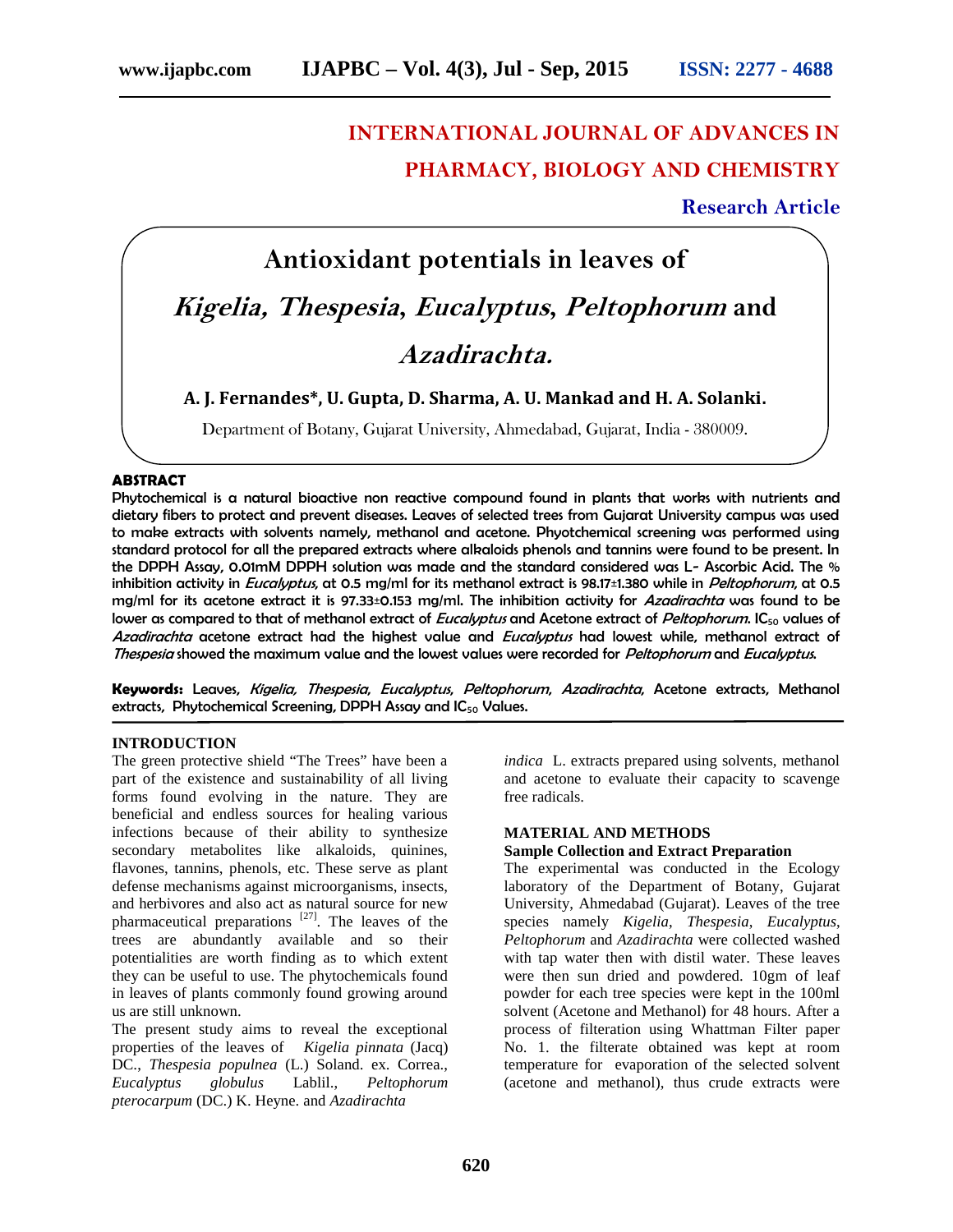obtained. Phtyochemical screening was done using the standard protocol  $\begin{bmatrix} 10 \\ 0 \end{bmatrix}$  later DPPH Assay was done.

#### **DPPH Assay**

The DPPH Assay was done using the methanol and acetone extracts of the leaves of five tree species and thus they were tested for their antioxidant activity  $[9]$ . The experiment was done in triplicates (n=3).

The concentration series for the extract and Standard (Ascorbic acid-L) ranged from 0.1 mg/ml to 0.5 mg/ml. The concentration of DPPH (2,2-diphenyl-1 picrylhydrazyl ) was taken as 0.01mM (4mg DPPH/100 ml Methanol) and the standard considered was Ascorbic Acid –L. The standard graph for Ascorbic acid is given (**Fig. 1**).

The capability to scavenge the DPPH free radical was calculated using the following equation<sup>[17]</sup>:

% Radical Scavenging Activity

 $=$  (Abs control – Abs sample)  $\times$  100%

Abs control

(where, Abs control = Absorbance of DPPH solution and Abs sample = Absorbance of extracts and ascorbic acid solutions).

For  $IC_{50}$  values calculation: Scatter Graph type was inserted after selecting both columns of % Inhibition for each leaf extract in excel sheet. When clicked on any data point on the graph, and then add trendline (after right click) a linear regression formula would be obtained on the graph. An equation with  $\mathbb{R}^2$  value, was based on  $Y = mx + C$  fine (where  $Y = \%$  Inhibition,  $x=$  Concentration,  $C =$ Constant and m= Coefficient) Then, simple mathematics can be used to obtain the inhibitory concentration which inhibit 50% free radicals in DPPH.

#### **RESULT and DISCUSSION Results**

Phtyochemical screening was done for both the extracts prepared using acetone and methanol as solvents for extraction. The screening of Secondary metabolites was performed to detect the presence of metabolites namely Alkaloids, Flavonoid, Phenol, Tannins, Saponins, Steroids and Glycosides (**Table 1 and 2**).

The DPPH Assay was done using the methanol and acetone extracts. The extracts of the selected tree species were tested for their antioxidative potential. The concentration for the extract is taken from 0.1 mg/ml to 0.5 mg/ml while 0.01 mM of DPPH was taken.

The % inhibition activity of DPPH Assay for *Eucalyptus* has been found to be high at the concentration of 0.5 mg/ml *i.e* for 92.87±0.208 (for acetone extract) and 98.17±1.380 (for methanol extract) (**Fig. 2**).The % inhibition activity of DPPH Assay for *Peltophorum* has been found to be high at the concentration of  $0.5$  mg/ml *i.e.*  $97.33\pm0.153$  (for acetone extract) and 97.43±1.210 (for methanol extract) (**Fig. 3**).The % inhibition activity of DPPH Assay for *Kigelia* has been found to be high at the concentration of 0.5 mg/ml *i.e*. 85.23±0.252 (for acetone extract) and 96.4±0.265 (for methanol extract) (**Fig. 4**).The % inhibition activity of DPPH Assay for *Thespesia* has been found to be high at concentration of 0.5 mg/ml *i.e.* 77.1±0.265 (for acetone extract) and 96.9±0.265 (for methanol extract) (**Fig. 5**). The % inhibition activity of DPPH Assay for *Azadirachta* has been found to be high at concentration 0.5 mg/ml *i.e*. 82.87±0.208 (for acetone extract) and 95.57±0.252 (for methanol extract) (**Fig. 6**).

A comparative graphical representation above shows the overview of all the selected tree species leaves extract's DPPH Assay with the Standard (Ascorbic acid-L) which is essential for the analysis of the activity of the secondary metabolites that have the innate property to scavenge free radicals (**Fig. 2-6**).

# **Discussion**

Secondary metabolite screening for *Kigelia* showed that Alkaloids, Flavonoids, Phenols, Tannins and Saponins were present in both AE and ME. The results of this experiment were same as that of the findings of  $\left[2\right]$   $\left[23\right]$   $\left[33\right]$ . Steroid were absent in both AE and ME which does not support the work done by  $[2]$ [23] [33] [30]. Glycosides are present in ME and absent in AE (**Table 2**).

Secondary metabolite screening for *Thespesia* showed Alkaloids, Flavonoids, Phenols, Tannins, Glycosides and Saponins were present in both AE and ME. Steroids were absent in both AE and ME. According to the research done on the phytochemical composition tested are almost the same the only difference is that in the ME and AE extracts both lack Steroids which does not support the earlier research work done by [36] [7] (**Table 2**).

Secondary metabolite screening for *Azadirachta* leaves; Alkaloids are present in both AE and ME. The results were similar to that of  $[8]$   $[27]$ . Phenols are present in ME and absent in AE. the results supports $[8]$ . Flavonoids are present in AE. Flavonoids are absent in Alkaline reagent test, Pew test and Shinoda test for ME. Flavonoids are present in Zinc Hydrochloride test and dilute ammonia test for ME. The presence of flavonoids was proved by  $[8]$ . These results do not support the work done by  $[22]$  whose research showed the absence of Flavonoids in the *Azadirachta* leaves. Saponins are present in ME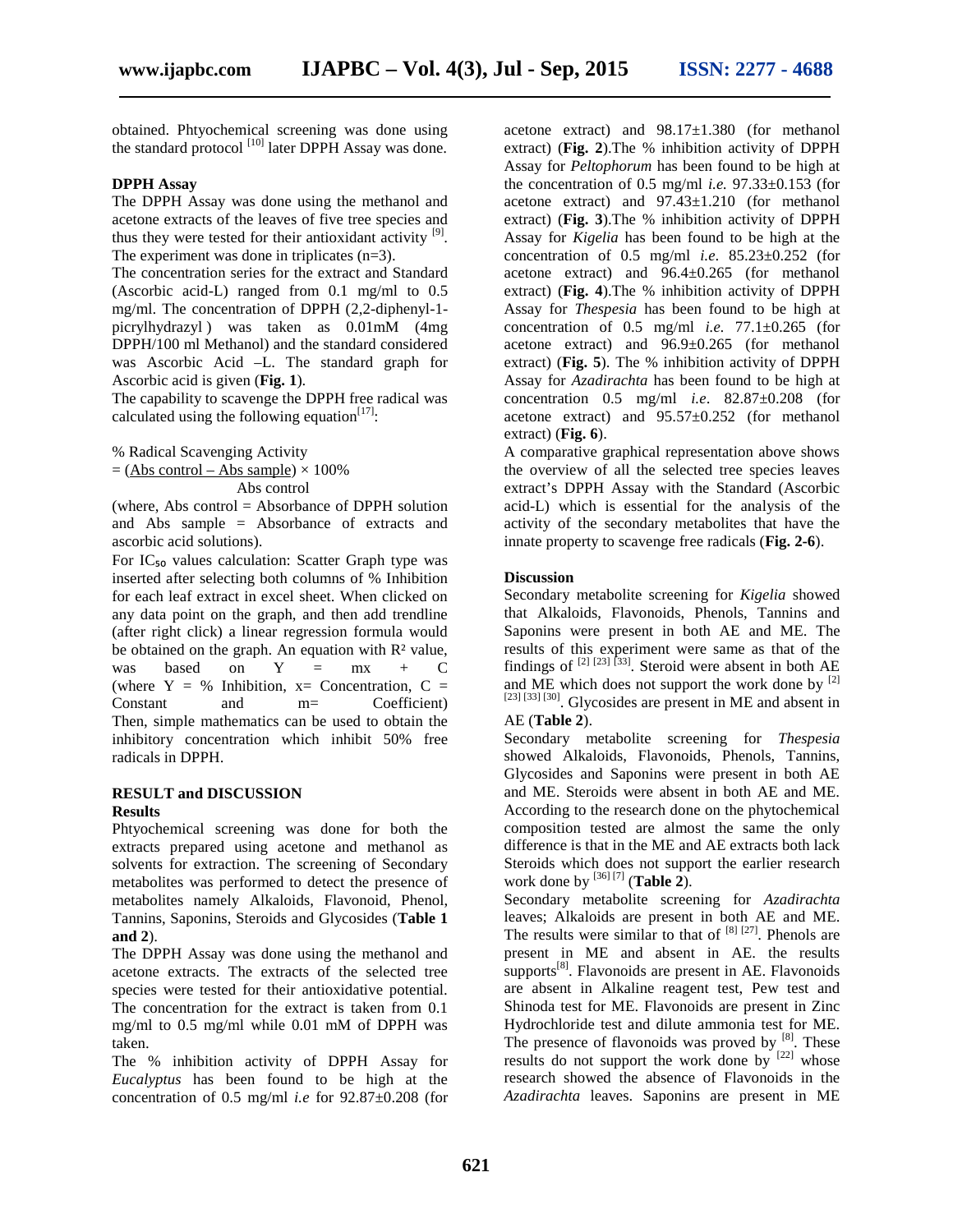while absent in AE, these results are similar to that of [22] [8] [27]. Steroids were absent in both AE and ME. The steroids are absent as no data is available to support its presence while Carbohydrates are present in previously done research work according to  $[3]$ while the experimental results show that it was absent. Glycosides are present in ME and absent in AE. Glycosides have not yet been found present in any of the research works but they have been found to be present in the ME. Tannins are absent in AE for Ferric Chloride test and Potassium dichromate Test, while are present in Lead-Acetate test. Tannins are present in all the ME. Tannins are present in the given tree species as the experimental results can be supported to that of  $^{[8]}$  (**Table 1**).

Secondary metabolite screening for Peltophorum leaves Alkaloids, Flavonoids, Phenols, Tannins and Saponins are present in both AE and ME. These results were similar to that of  $[18]$ . Glycosides are present in ME but absent in AE. There has not been any research on the presence of Glycosides in Peltophorum (**Table 1**).

Secondary metabolite screening for Eucalyptus leaves five of the phytochemicals tested have positive results they are Alkaloids, Flavonoids, Tannins, Saponins and Phenol for both the extracts. These five metabolites have been found to be present in most of the research works done by  $^{[5]}$   $^{[28]}$   $^{[34]}$  which support the experimental results. Steroids showed negative results. Glycosides are absent in AE while present in ME, Eucalyptus leaves have Glycosides present in various studies done by  $^{[28]}$   $^{[34]}$  that supplements the results obtained (**Table 1**).

The DPPH assay were conducted for the calculation of the % inhibition activity for both extracts of tree's leaves.% Inhibition of Acetone and Methanolic extract of *Eucalyptus* at showed that the inhibitory activity was higher for the Methanolic extract as compared to Acetone extract. The maximum activity was of 98.17% at 0.5 mg/ml conc. for the Methanolic extracts of Eucalyptus (Table 2, Fig. 1) results were similar to  $\frac{6}{15}$  [15]  $\frac{16}{5}$  [32]. The comparative graph of the two extracts with the standard shows that the Methanolic extract has almost similar inhibitory conc. of that of Standard (**Fig. 2**). The Acetone extract has less inhibitory activity as compared to the Methanolic extract and the Standard. The inhibition of Acetone extract is 5.3% less than the Methanolic and about 6.9% less than Standard at the maximum inhibitory concentration considered for the experiment that coincide with results of  $^{[11]}$   $[21]$   $[14]$ . % inhibition of ME is higher than that of AE for leaves extract of *Peltophorum* (**Fig. 3**). The inhibitory activities of both the extracts are almost similar as at 0.5 mg/ml conc. both for AE and ME have only

difference of 0.1% in their % Inhibition. The comparative graph of AE, ME and Standard shows that at 0.3 mg/ml conc. the AE of *Peltophorum* has high inhibition as compared to the ME (**Fig. 3**). While for 0.4 mg/ml and 0.5 mg/ml conc. the % inhibition is almost negligible<sup>[12]</sup> (Fig. 3). The ME of *Kigelia* has a significant inhibitory activity than AE. The % inhibition of ME is higher as compared to that of the AE at the maximum conc. considered i.e., of 0.5 mg/ml (**Fig. 4**). There is a vast difference of the inhibitory activity of both the extract i.e., about 11% at 0.5 mg/ml. concentration (**Fig. 4**), such conclusions have also been observed  $^{[23]}$   $^{[31]}$   $^{[11]}$   $^{[4]}$ . The comparative graph of AE, ME and Standard has a sequential increase in the inhibition with increasing conc. of the extract (**Fig. 4**). There is a difference between the inhibitions of AE with Standard of about 14.54% at 0.5 mg/ml conc. while that of the ME is 1.37%, hence the activity of AE is less in comparison with ME (**Fig. 4**). % Inhibition of AE is higher than ME for *Thespesia* leaves extract. The % inhibition is of 96.9% at 0.5 mg/ml of ME. The inhibitory activity of AE is 22.67% less than the standard while that of ME is 2.87% less than the standard at 0.5mg/ ml concentration (**Fig. 5**). These results are in sync with the experimental results of  $^{[13]}$   $^{[24]}$   $^{[25]}$   $^{[26]}$ . The AE shows less activity than that of standard and ME. The % Inhibition of ME is higher as compared to the AE for *Azadirachta* leaves and the difference in inhibition is about 11.7% at 0.5 mg/ml (**Fig. 6**). The comparative graph of *Azadirachta* AE, ME and Standard shows that at the maximum conc. (0.5 mg/ml) there is a difference of about 16.9% for the AE w.r.t. ME (**Fig. 6**). Such results were also obtained by various researchers like  $[8]$   $[9]$   $[20]$ . Standard while for that of ME the difference is about 4.2% w.r.t. Standard the ME had more inhibitory activity than AE (Fig. 6). The maximum  $IC_{50}$  values among the AE is of *Azadirachta* with 0.084mg/ml. The maximum  $IC_{50}$  values among the ME is of *Thespesia* with 0.06 mg/ml. On comparing both the extract (i.e., AE and ME) the highest  $IC_{50}$  values is of *Azadirachta* (Fig. 7). The  $IC_{50}$  values of AE are more than that of the ME. The  $IC_{50}$  values obtained for *Thespesia* is similar to that of results obtained  $^{[25]}$ ; while for *Azadirachta* results are almost similar to that  $^{[20]}$ .

# **CONCLUSION**

The selected plants for the study have an extensive ethnobotanical importance hence, are probably having a wide range of phytoconstituents with pharmaceutical use in the coming future. Such phytochemicals in the leaves of these tree species that could trap the stable yet active compound DPPH,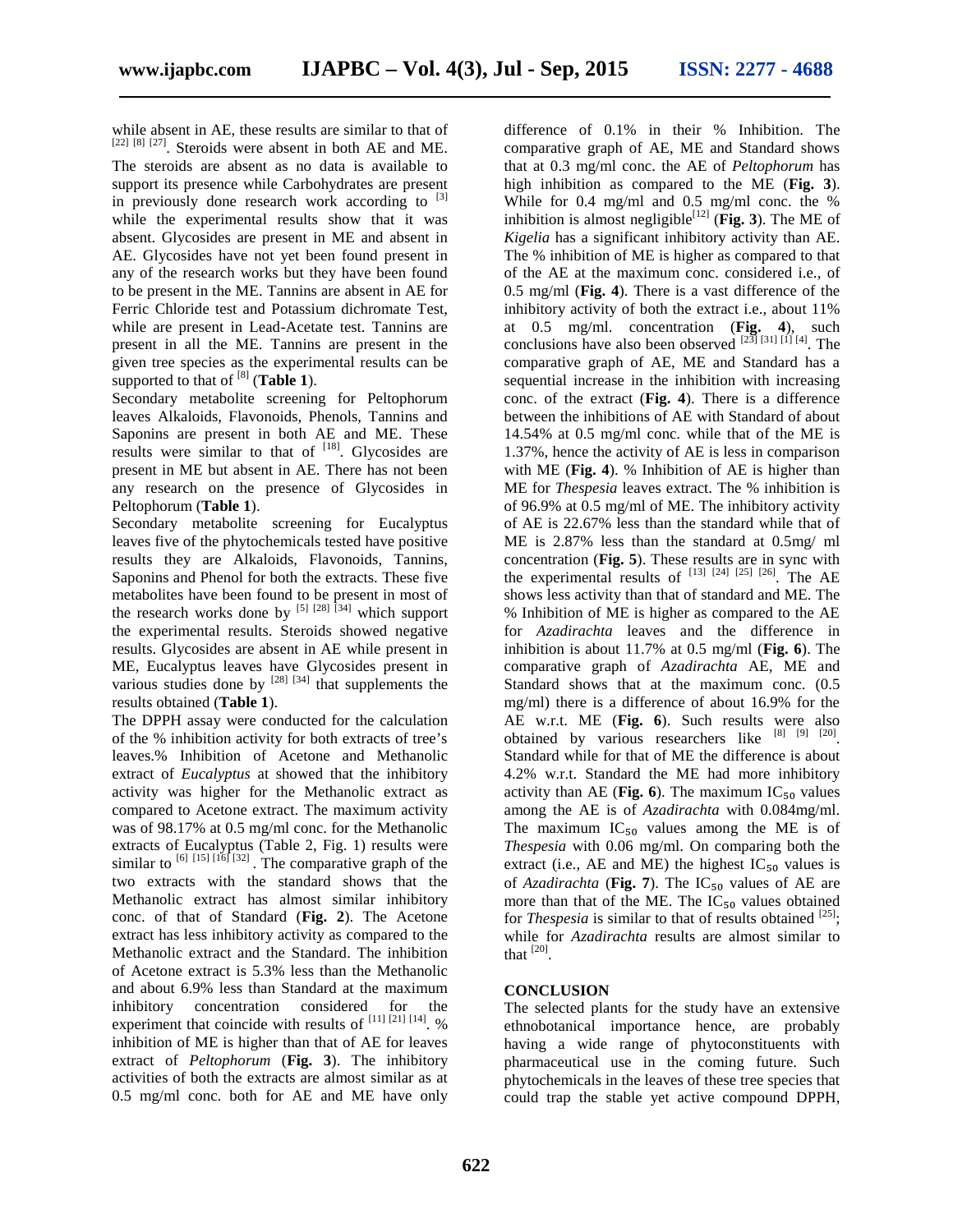then these plants will surely have the capabilities to scavenge those unwanted compounds produced everyday in living organisms. A wide range of research work will be required to explore and isolate the compounds that give such properties to our best friends –Plants.

| Sr. No       | Phytochemical   |                                   |              | Azadirachta indica |              | Peltophorum pterocarpum |                        | Eucalyptus globulus |
|--------------|-----------------|-----------------------------------|--------------|--------------------|--------------|-------------------------|------------------------|---------------------|
|              | <b>Screened</b> | <b>Test</b>                       | AE           | <b>ME</b>          | AE           | ME                      | $\mathbf{A}\mathbf{E}$ | ME                  |
| $\mathbf A$  |                 |                                   |              |                    |              |                         |                        |                     |
| 1.           |                 | Mayer's Test                      | $\, {\bf P}$ | $\, {\bf P}$       | $\, {\bf P}$ | $\, {\bf P}$            | $\, {\bf P}$           | $\, {\bf P}$        |
| 2.           | Alkaloids       | Dragendroff Test                  | $\mathbf{P}$ | $\mathbf P$        | $\mathbf{P}$ | $\mathbf{P}$            | P                      | $\mathbf{P}$        |
| 3.           |                 | Wagner's Test                     | $\, {\bf P}$ | $\mathbf{P}$       | ${\bf P}$    | $\, {\bf P}$            | $\, {\bf P}$           | $\, {\bf P}$        |
| $\, {\bf B}$ |                 |                                   |              |                    |              |                         |                        |                     |
| 1.           |                 | Alkaline Reagent Test             | $\, {\bf P}$ | A                  | $\, {\bf P}$ | $\mathbf{P}$            | $\, {\bf P}$           | ${\bf P}$           |
| 2.           |                 | Shinoda Test                      | $\, {\bf P}$ | A                  | ${\bf P}$    | $\, {\bf P}$            | P                      | P                   |
| 3.           | Flavonoid       | Zinc Hydrochloride Reduction Test | $\, {\bf P}$ | $\mathbf{P}$       | $\, {\bf P}$ | $\mathbf{P}$            | P                      | P                   |
| 4.           |                 | Pew Test                          | $\, {\bf P}$ | A                  | P            | $\, {\bf P}$            | ${\bf P}$              | $\mathbf{P}$        |
| 5.           |                 | Dilute Ammonia Test               | $\mathbf{P}$ | $\, {\bf P}$       | ${\bf P}$    | $\, {\bf P}$            | $\, {\bf P}$           | $\, {\bf P}$        |
| $\bf C$      | Phenols         |                                   |              |                    |              |                         |                        |                     |
| 1.           |                 | Ferric Chloride Test              | A            | $\, {\bf P}$       | $\, {\bf P}$ | P                       | P                      | P                   |
| 2.           |                 | Lead Acetate Test                 | $\mathbf A$  | $\mathbf{P}$       | ${\bf P}$    | $\mathbf{P}$            | P                      | $\, {\bf P}$        |
| 3.           |                 | Potassium Dichromate Test         | $\mathbf A$  | ${\bf P}$          | $\, {\bf P}$ | $\, {\bf P}$            | ${\bf P}$              | $\, {\bf P}$        |
| 4.           |                 | Alkaline Reagent Test             | $\mathbf A$  | $\, {\bf P}$       | ${\bf P}$    | $\, {\bf P}$            | P                      | $\, {\bf P}$        |
| D            | Tannins         |                                   |              |                    |              |                         |                        |                     |
| 1.           |                 | Ferric chloride Test              | A            | $\, {\bf P}$       | ${\bf P}$    | $\, {\bf P}$            | P                      | P                   |
| 2.           |                 | Lead acetate Test                 | $\, {\bf P}$ | ${\bf P}$          | ${\bf P}$    | $\, {\bf P}$            | ${\bf P}$              | $\, {\bf P}$        |
| 3.           |                 | Potassium Dichromate Test         | A            | $\mathbf{P}$       | $\mathbf{P}$ | $\mathbf P$             | ${\bf P}$              | $\mathbf{P}$        |
|              |                 |                                   |              |                    |              |                         |                        |                     |
| ${\bf E}$    | Saponins        | <b>Frothing Test</b>              | A            | $\mathbf{P}$       | $\, {\bf P}$ | $\mathbf{P}$            | P                      | $\, {\bf P}$        |
| $\mathbf F$  |                 |                                   |              |                    |              |                         |                        |                     |
| 1.           | Steroids        | Libermann - Buchard Test          | A            | A                  | A            | A                       | A                      | A                   |
| 2.           |                 | Acetic anhydride Test             | A            | A                  | A            | $\mathbf{A}$            | A                      | A                   |
| 3.           |                 | Libermann - sterol Test           | A            | A                  | A            | A                       | A                      | A                   |
| ${\bf G}$    |                 |                                   |              |                    |              |                         |                        |                     |
|              | Glycosides      | Keller - Killiani Test            | A            | ${\bf P}$          | A            | $\mathbf P$             | A                      | $\mathbf{P}$        |

**Table 1 Phytochemical screening of** *Azadirachta, Peltophorum and Eucalyptus***.**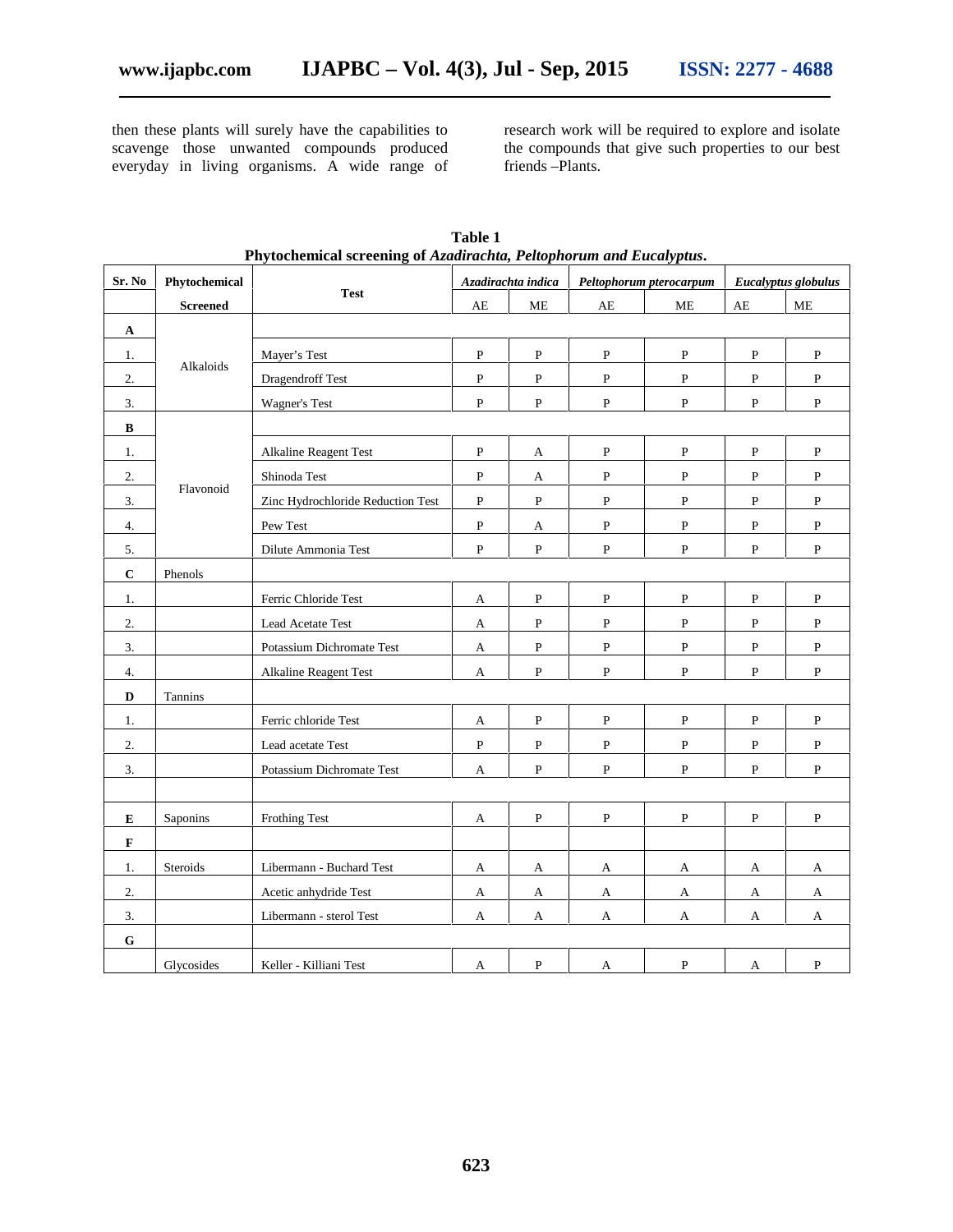| S. No       | Phytochemical<br><b>Screened</b> | пуюсисникат эспесинд от кізена ана тнезрезіа.<br><b>Test</b> | Kigelia pinnata |              | Thespesia populnea |              |  |
|-------------|----------------------------------|--------------------------------------------------------------|-----------------|--------------|--------------------|--------------|--|
|             |                                  |                                                              | AE              | ME           | AE                 | ME           |  |
| $\mathbf A$ | Alkaloids                        |                                                              |                 |              |                    |              |  |
| 1.          |                                  | Mayer's Test                                                 | $\mathbf{P}$    | $\mathbf{P}$ | P                  | $\mathbf{P}$ |  |
| 2.          |                                  | Dragendroff Test                                             | $\mathbf{P}$    | P            | P                  | $\mathbf{P}$ |  |
| 3.          |                                  | <b>Wagner's Test</b>                                         | $\mathbf{P}$    | $\, {\bf P}$ | $\mathbf{P}$       | $\, {\bf P}$ |  |
| $\bf{B}$    | Flavonoid                        |                                                              |                 |              |                    |              |  |
| 1.          |                                  | <b>Alkaline Reagent Test</b>                                 | $\mathbf{P}$    | $\mathbf{P}$ | $\mathbf{P}$       | $\mathbf{P}$ |  |
| 2.          |                                  | Shinoda Test                                                 | $\mathbf{P}$    | P            | P                  | P            |  |
| 3.          |                                  | Zinc Hydrochloride Reduction Test                            | $\mathbf{P}$    | $\mathbf{P}$ | P                  | P            |  |
| 4.          |                                  | Pew Test                                                     | $\mathbf{P}$    | $\mathbf{P}$ | $\mathbf{P}$       | $\mathbf{P}$ |  |
| 5.          |                                  | Dilute Ammonia Test                                          | $\mathbf{P}$    | $\mathbf{P}$ | P                  | $\mathbf{P}$ |  |
| $\mathbf C$ | Phenols                          |                                                              |                 |              |                    |              |  |
| 1.          |                                  | Ferric Chloride Test                                         | $\mathbf{P}$    | $\mathbf{P}$ | $\mathbf{P}$       | P            |  |
| 2.          |                                  | Lead Acetate Test                                            | P               | P            | P                  | P            |  |
| 3.          |                                  | Potassium Dichromate Test                                    | $\mathbf{P}$    | P            | P                  | P            |  |
| 4.          |                                  | <b>Alkaline Reagent Test</b>                                 | P               | $\mathbf P$  | $\mathbf P$        | $\mathbf{P}$ |  |
| D           | Tannins                          |                                                              |                 |              |                    |              |  |
| 1.          |                                  | Ferric chloride Test                                         | $\mathbf{P}$    | $\mathbf{P}$ | P                  | $\mathbf{P}$ |  |
| 2.          |                                  | Lead acetate Test                                            | P               | P            | P                  | P            |  |
| 3.          |                                  | Potassium Dichromate Test                                    | $\, {\bf P}$    | $\, {\bf P}$ | P                  | $\, {\bf P}$ |  |
| E           | Saponins                         | <b>Frothing Test</b>                                         | $\mathbf{P}$    | $\mathbf{P}$ | $\mathbf P$        | P            |  |
| F           | Steroids                         |                                                              |                 |              |                    |              |  |
| 1.          |                                  | Libermann - Buchard Test                                     | A               | A            | A                  | A            |  |
| 2.          |                                  | Acetic anhydride Test                                        | A               | A            | A                  | A            |  |
| 3.          |                                  | Libermann - sterol Test                                      | A               | A            | A                  | A            |  |
| G           | Glycosides                       | Keller - Killiani Test                                       | A               | $\mathbf{P}$ | P                  | P            |  |

**Table 2 Phytochemical screening of** *Kigelia and Thespesia***.**



**Fig. 1 Standard Curve Ascorbic Acid**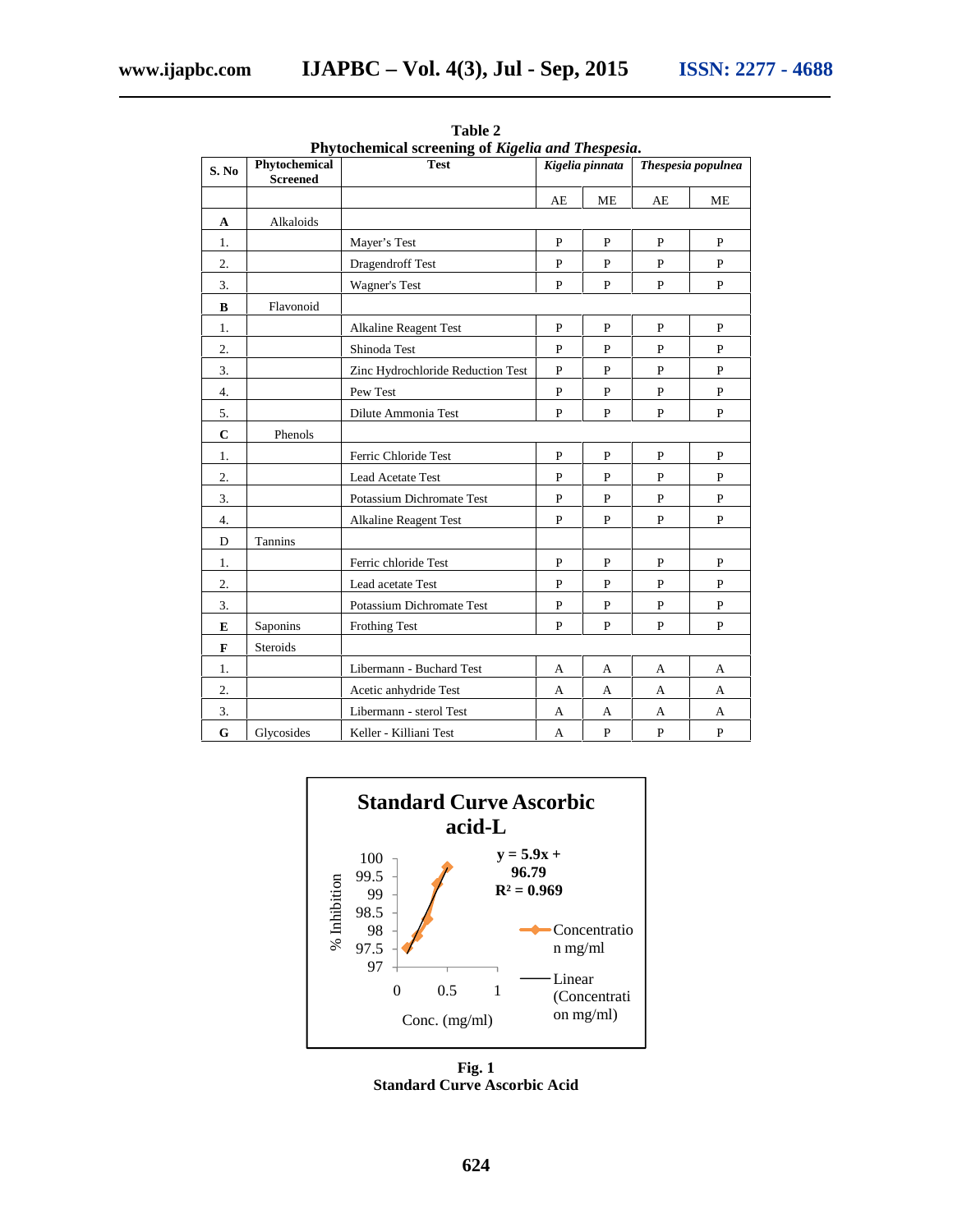

**Fig. 2-7 DPPH Assay of** *Eucalyptus, Peltophorum, Kigelia, Thespesia* **and** *Azadirachta***; IC₅₀ value of selected plants respectively (n=3)**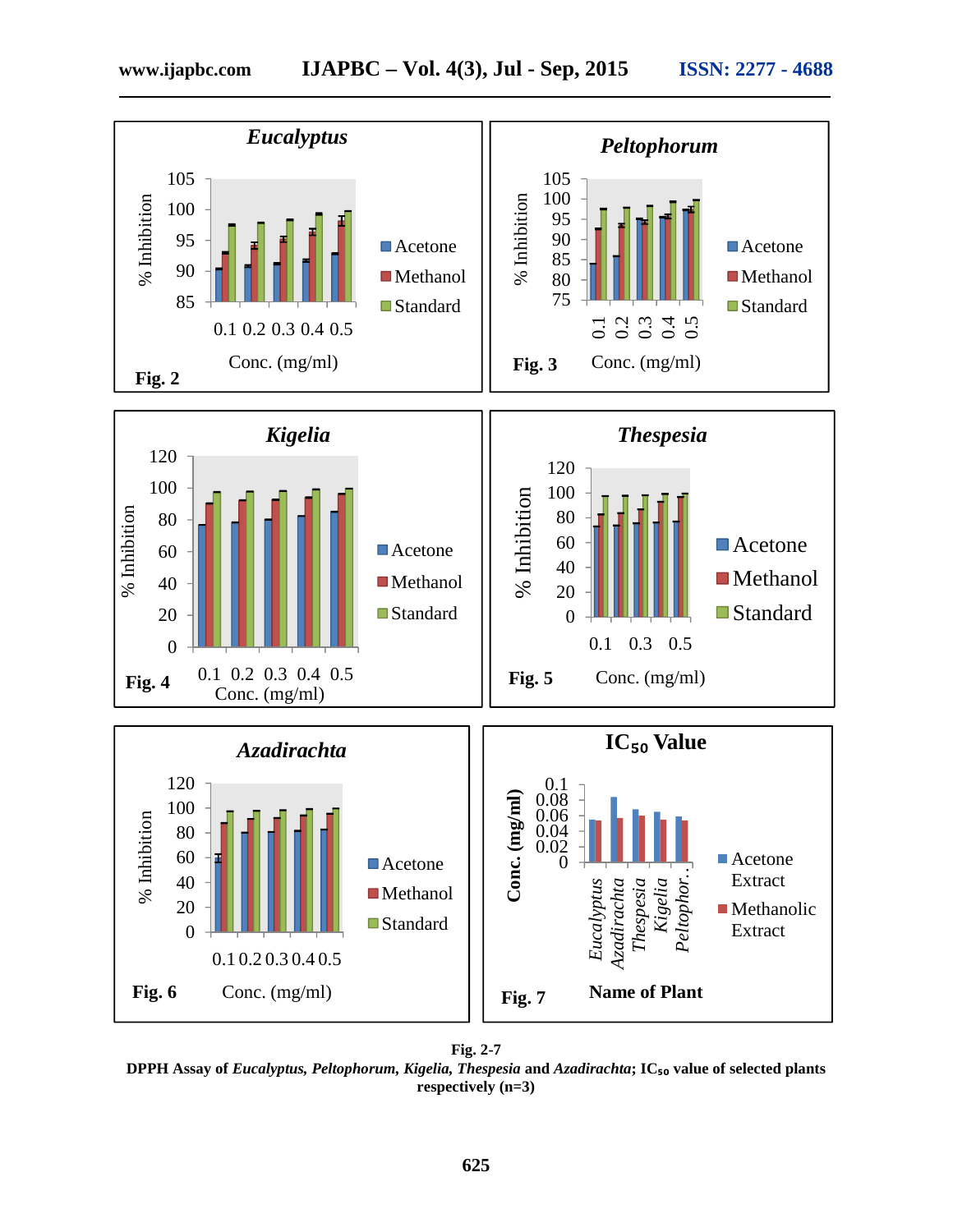# **REFERENCES**

- 1. Abdul-Hafeez EY, Nazira SK, Olga NI. Antioxidant Activity and total phenol compound content of certain medicinal plants. International Journal of Biosciences, 2014; 5(9):213-222.
- 2. Agyare C, Dwobeng AS, Agyepong N, Boakye YD, Mensah KB, Ayande PG, Adarkwa-Yiadom M. Antimicrobial, Antioxidant, and Wound Healing Properties of *Kigelia africana* (Lam.) Beneth. and *Strophanthus hispidus* DC. Advances in Pharmacological Sciences, 2013; Article ID 692613, 10 pages.
- 3. Daniel UN, Ohalete CN and Nnoli MC. Phytochemical Screening for Active compounds in leaves, bark and seed extract of *Azadirachta indica* in Owerri imo State. South –Eastern Nigeria. World Journal of Pharmacy and Pharmaceutical Sciences, 2012; 1(4): 1181-1188.
- 4. Dhriti V, Chowdary PVV, Rahul J, Vishank G, Shivaji BB. Free Radical Scavenging and Anti-Diabetic activity of Kigelia pinnata. World Journal of Pharmacy and Pharmaceutical Sciences 2014; 3(2):1249- 1262.
- 5. Egwaikhide PA, Okeniyi SO and Gimba CE. Screening for antimicrobial activity and phytochemical constituents of some Nigerian medicinal plants. Journal of Medicinal Plants Research, 2009; 3(2): 1088-1091.
- 6. El-Moein NM, Mahmoud EA and Shalaby EA. Mechanism of Active Ingredients separated from *Eucalyptus globulus*. Organic Chemistry Current Research, 2012; 1(2):1-7.
- 7. Elumalai A, Venu C, Madhu E, Naresh G. Phytopharmacological Review on Thespesia populnea Linn. International Journal of Deccan Pharma and Life Sciences, 2012; 3(2): 94-103.
- 8. Garima P, KK V and Munna S. Evaluation of Phytochemical, Antibacterial and Free Radical Scavenging Properties of *Azadirachta indica* A. Juss (Neem) leaves. Int. Journal of Pharmacy and Pharmaceutical Sciences. 2014; 6(2):444-447.
- 9. Ghimeray AK, Cheng WJ, Dong HC and Ghimire BK. Antioxidant Activity and Quantitative Estimation of Azadirachtin and Nimbin in *Azadirachta indica A. Juss*. Grown on foothills of Nepal. African Journal of Biotechnology. 2009; 8(13):3084-3091.
- 10. Harborne, J. and Harborne, A. (1998). Phytochemical methods: a guide to modern

techniques of plant analysis: Springer. 3rd edition.

- 11. Jain SC, Pancholi B and Jain R. Antimicrobial, Free radical scavenging activities and chemical composition of *Peltophorum pterocarpum* Baker ex K. Heyne stem extract. Scholars Research Library Der Pharma Chemica, 2012; Vol.4(5):pp.2073- 2079.
- 12. Judia VHS and Jean TAJ. Antioxidant Activity of Carotenoid Extract of leaves and flowers of Peltophorum pterocarpum. International Journal of Medicine and Pharmaceutical Research, 2015; 3(1): 902- 910.
- 13. Laxmi B and Pranita K. Phytochemical Screening and evaluation of various extracts of *Thespesia populnea* for Antioxidant Activity. International Journal of Pharmaceutical and Biological Archieves, 2012; 3 (3):578-581.
- 14. Madiha K, Ghazala HR, Huma S, Zia-Ul-Haq M and Sanja C. Assessment of total phenolic content and antioxidant potenteial of methanol extract of *Peltophorum pterocarpum* (DC.) Backer ex. Heyne., Pak. J . Pharm . Sci. 2013; 26 (5):967-972.
- 15. Makhlouf LB, Slimani S and Madani K, Antioxidant effect and phytochemical analysis of crude and chromatographic fractions obtained from *Eucalyptus globulus* bark. African Journal of Biotechnology. 2012; 11(42):10048-10055.
- 16. Makhlouf LB, Slimani S and Madani K. Total phenolic content, antioxidant and antibacterial activities of fruits of *Eucalyptus globulus* cultivated in Algeria, African Journal of Biotechnology. 2013; 41:85-89.
- 17. Mandal S, Patra A, Samanta A, Roy S, Mandal A, Das MT, Pradhan S, Das K, Nandi DK. Analysis of phytochemical profile of<br>Terminalia arjuna bark extract with *Terminalia arjuna* bark extract with antioxidative and antimicrobial properties, Asian Pacific Journal of Tropical Biomedicine. 2013; Vol. 13.pp: 960-966.
- 18. Marcus VB, Jorge MD, Larissa CR, Maria LSG, Juceni PD. A C-glycoside benzoic acid derivative from the leaves of *Peltophorum dubium*. Phytochemistry Letters, 2010; Letter 3; 168-170.
- 19. Mazimba O. Pharmacology and Phytochemical Studies in P. africanum. Bulletin of Faculty of Pharmacy, 2014; 52(1): 145-153.